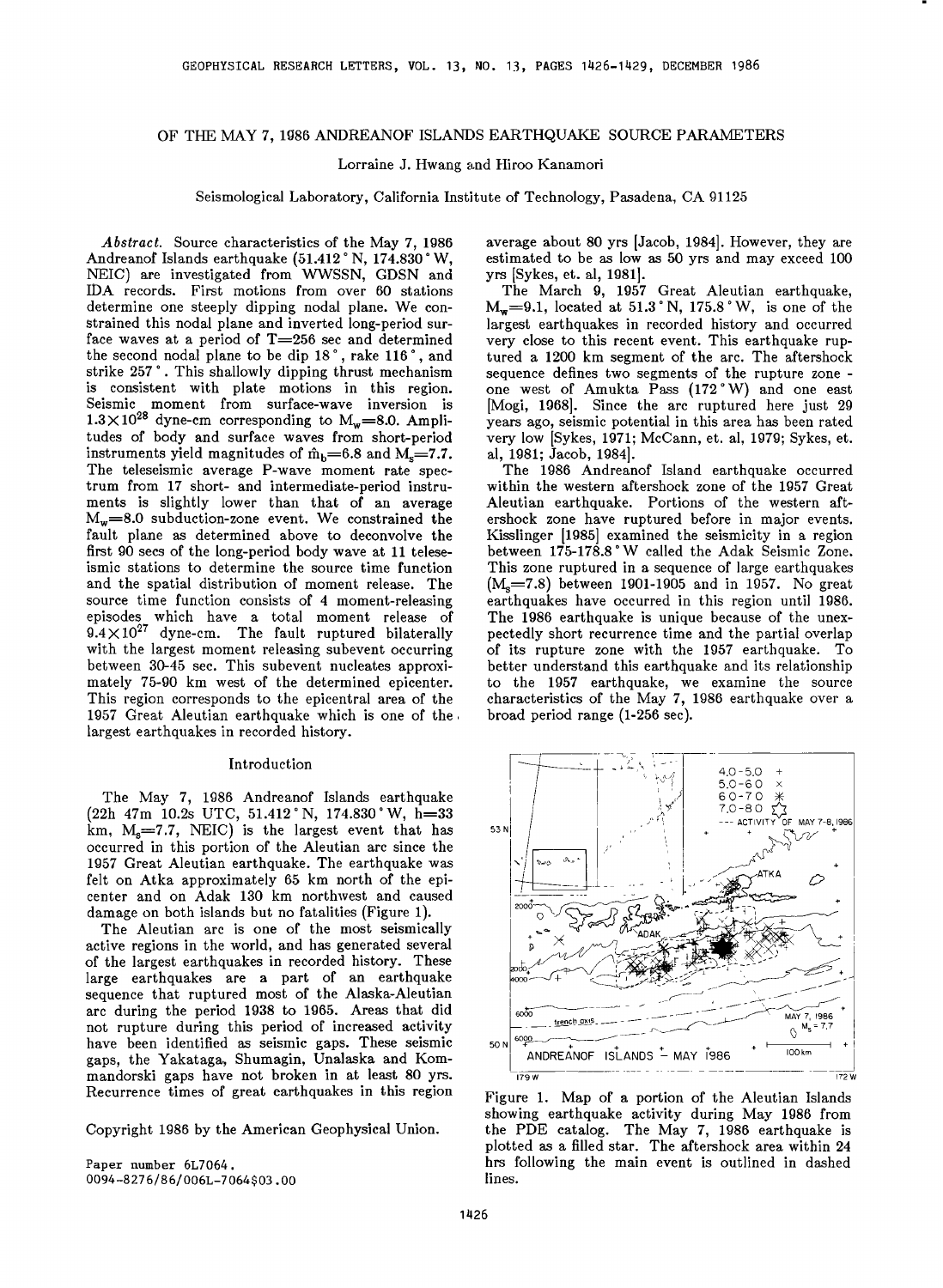

**Figure 2. (a) Focal mechanism for the May 7, 1986 earthquake. Sixty-seven stations are used to constrain the steeply dipping nodal plane. Large symbols are good quality picks and small symbols poor quality. (b) Average moment rate spectra for the May 7, 1986**  earthquake. Theoretical spectra for an  $\omega^{-2}$  model are **shown by thin lines. The dashed line shows the aver**age spectrum from 7 events for an  $M_w = 8.0$  subduc**tion zone event.** 

# **Aftershock Area**

**The 1986 Andreanof Islands earthquake was pre**ceded by several foreshocks, the largest, M<sub>s</sub>=6.0, **occurring a little over two hours before the main event. Numerous aftershocks followed over the next several days (Figure 1). The aftershock area extends over a 220 km segment of the are. The western extent of the aftershock zone is bounded by Adak Canyon. The eastern extent coincides with the eastern edge of the western aftershock zone of the 1957 event, strengthening the argument for a structural discontinuity (or barrier) here as proposed by Mogi [1968]. The aftershock zone grew northward toward Atka within the following weeks (Figure 1). Ensuing activity has been primarily restricted to within the above aftershock zone.** 

**Kisslinger [1985] forecasted an earthquake measuring Ms>\_7 to occur in late 1985 in the immediate vicinity of Adak Island and to rupture soon after into Adak Canyon. The epicentral region of this predicted event is over 150 km from the epicenter of the 1986**  Although the immediate aftershock **sequence extends into the Adak Seismic Zone, it did not break into the Adak Canyon sub-region.** 

## **Focal Mechanism**

**The focal mechanism for the main event was determined from 67 World-Wide Standardized Seismograph Network (WWSSN) and Global Digital Seismo**graph Network (GDSN) stations. The first-motion **data fix one of the nodal planes reasonably well (Figure 2a). Inversion of long-period surface waves**  **(described below) determined the second nodal plane**  to be dip 18°, rake 116° and strike 257°. **thrust mechanism is consistent with the orientation of the plate boundary and direction of plate motion in this region [Minster and Jordan, 1978].** 

# **Seismic Moment and Rupture Area**

Seismic moment, M<sub>o</sub>, is determined from long**period surface waves from International Deployment of Accelerometers Network and GDSN stations following Kanamori and Given [1981]. Amplitude and phase spectral data at 256 sec are inverted using excitation functions for a source depth of 16 km. Since the source depth is less than 30 km, two elements of the seismic moment tensor cannot be resolved. We therefore use a double-couple source constraining one plane from the first-motion data. The source time delay is varied from 10 to 80 sec. Using 48 Rayleigh waves, R2-R4, the best fitting solution occurs at a source**  time delay of 60 sec which yields  $M_0=1.3\times10^{28}$ dyne-cm, M<sub>w</sub>=8.0. Adding 12 Love waves, G2-G4, **gives approximately the same seismic moment. Since this is a very large event, directivity of the propagating dislocation causes the source time delay to be azimuthally dependent. Assuming a simple rupture propagating a distance of 150 km to the west at 3 km/sec and considering azimuth to the receiver, delay times are computed at each station. Using these times in the inversion does not significantly alter the solution. For simplicity, here we use a constant source delay time of 60 sec.** 

**The aftershock data within the first 24 hrs of the mainshock suggest an immediate rupture zone of approximately 220 km in length and 65 km in width.**  Assuming rigidity is  $\mu = 5 \times 10^{11}$  dyne-cm<sup>-2</sup>, the **estimated slip during this event is 180 cm corresponding to a slip rate of 6.3 cm/yr since 1957. This estimate is somewhat lower than the average plate motion calculated by Minster and Jordan [1978]. The Minster and Jordan [1978] slip rate, 8.1 cm/yr, indicates a deficiency of slip of approximately 53 cm. This deficiency can be substantially reduced if aseismic slip is occurring (1.8 cm/yr) or rigidity of the fault plane surface is closer to crustal values.** 



**Figure 3. Comparison of actual (solid lines) and synthetic (dashed lines) seismograms from body wave**  inversion. Peak amplitudes for the data in cm is **given below each station for a long period WWSSN instrument with a magnification of 1500, The focal mechanism and stations used in the inversion are shown.**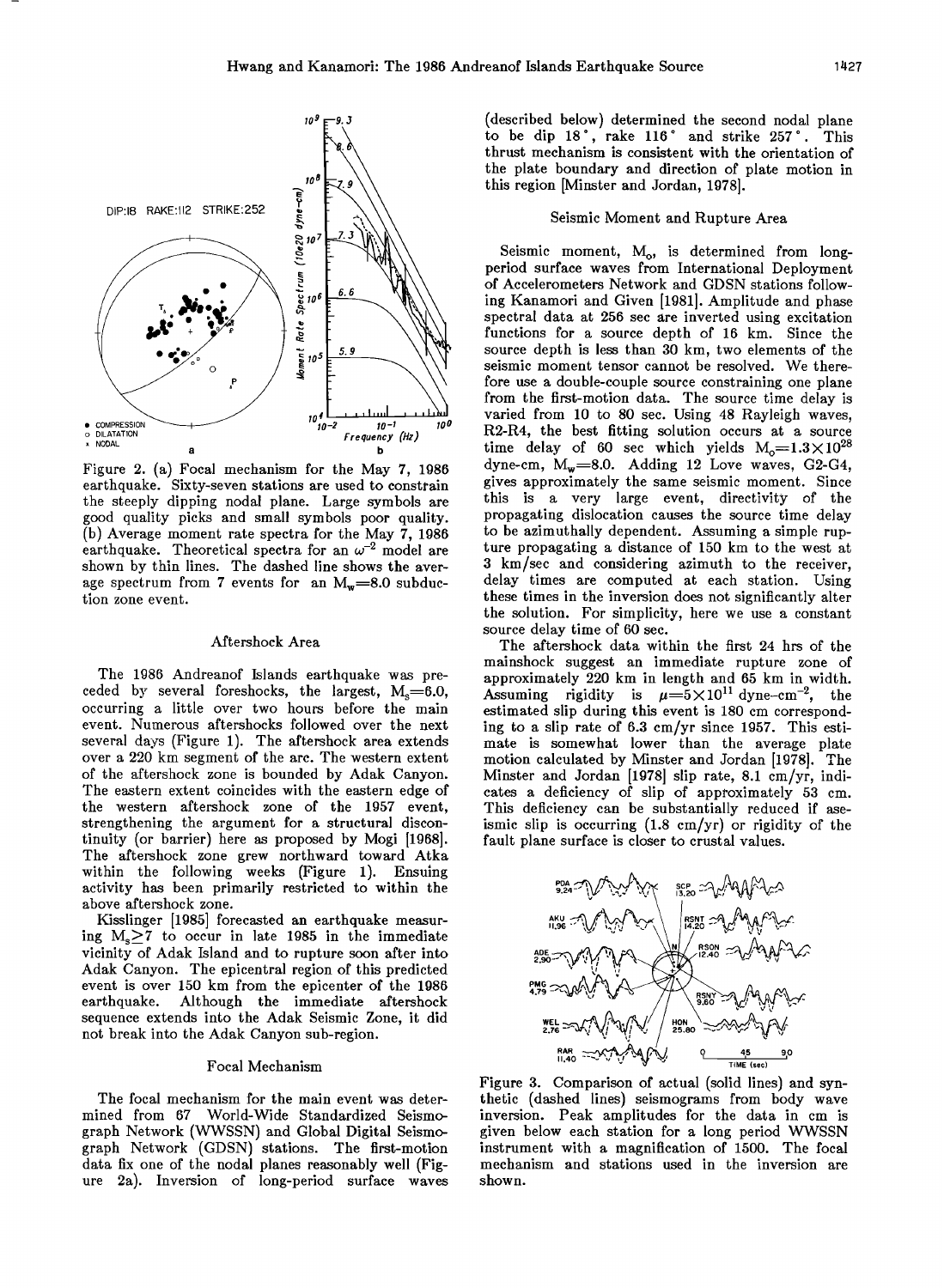

**Figure 4. Source time function from the simultaneous body wave deconvolution. Peak moment release rate**  is  $3.30 \times 10^{26}$  dyne-cm/sec.

# **Magnitude and Source Spectra**

**Amplitudes of body and surface waves from shortperiod vertical component WWSSN and GDSN instruments yield a magnitude from Houston and Kanamori**  [1986] of  $\hat{m}_b = 6.8$  (40 station average) and an M<sub>s</sub>=7.7 (33 station average) with a standard deviation of  $\sigma$ =0.34 and  $\sigma$ =0.32 respectively. The average **moment rate spectrum computed from 17 teleseismic P-wave seismograms from short- and intermediateperiod vertical component GDSN instruments using the method of Houston and Kanamori [1986] is**  slightly lower than the average  $M_w = 8.0$  subduction**zone event (Figure 2b).** 

## **Rupture Pattern**

**The source time function is determined by simultaneous inversion of the first 90 sec of the body wave from 6 long-period WWSSN and 5 intermediate-period GDSN vertical component instruments following Kikuchi and Fukao [1985]. We use the focal mechanism as determined by the surface-wave inversion and extend the fault-plane surface discussed above from the aftershock data up to the trench axis. Figure 3 shows the best fitting synthetics compared to the data. The source time function for these synthetics is shown in Figure 4. For all models considered, the** 



**Figure 5. Fifteen second time slices of the spatial distribution of moment release projected onto the fault surface. The radius of each circle is proportional to the seismic moment of the point source it represents. Shading is proportional to the amount of moment release in a given area and is normalized to the maximum value in each time slice. The asterisk marks the hypocenter.**